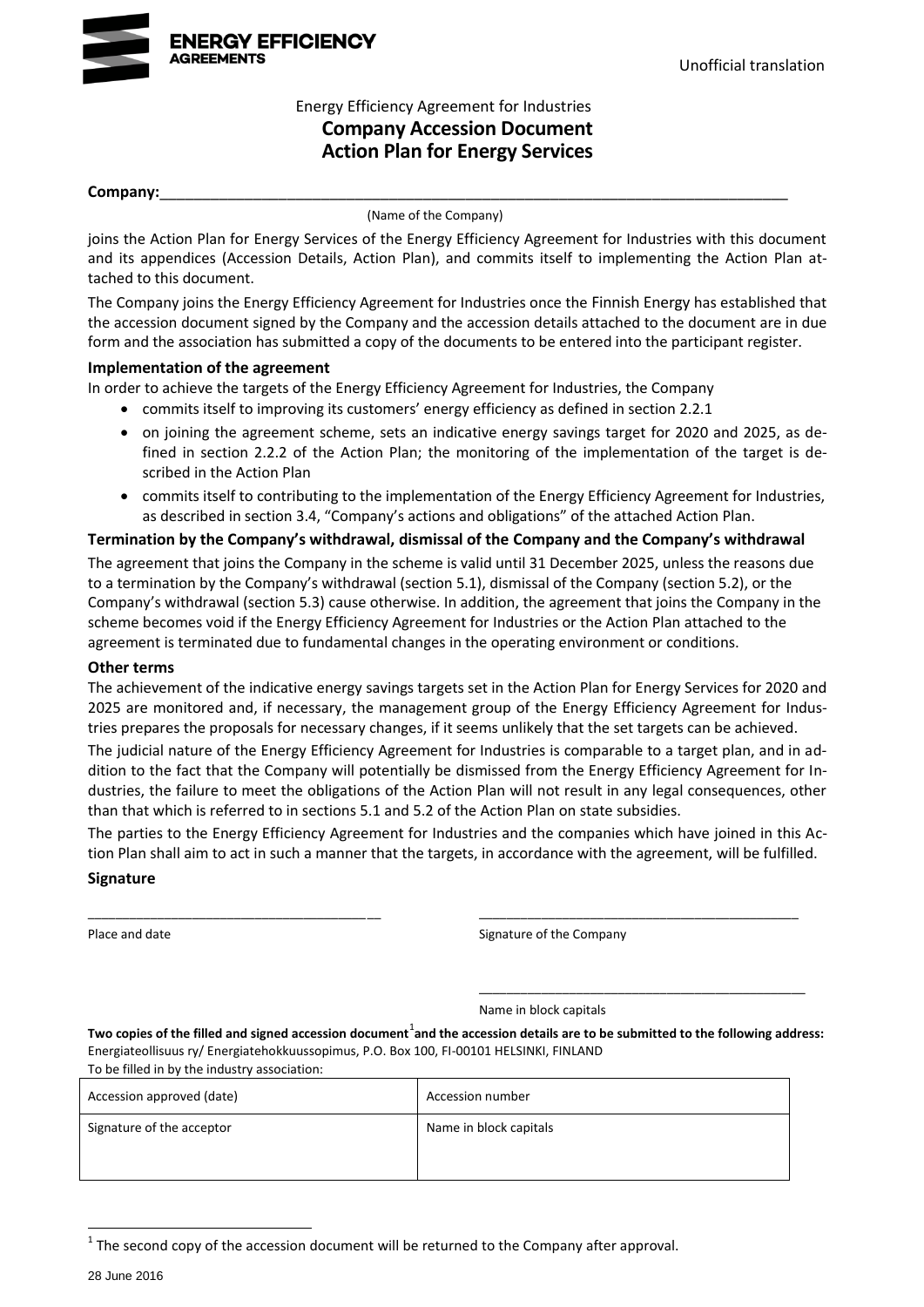

# Accession Details

## **1 Company**

| Company               |  |
|-----------------------|--|
| <b>Postal address</b> |  |
| Postal code           |  |
| Town                  |  |
| Website               |  |
| <b>Business ID</b>    |  |

# **2 Person in charge of the Energy Efficiency Agreement**<sup>1</sup>

<span id="page-1-0"></span>

| Name                        |  |
|-----------------------------|--|
| Job title                   |  |
| Site <sup>2</sup>           |  |
| Postal address <sup>2</sup> |  |
| Postal code <sup>2</sup>    |  |
| Town <sup>2</sup>           |  |
| <b>Telephone</b>            |  |
| <b>Mobile</b>               |  |
| E-mail                      |  |

 $1$  The person in charge of the agreement acts as a contact person in matters related to the implementation of this Action Plan, and also as the person in charge of the Company's sites and group of sites, unless such persons are not specified separately.

<sup>&</sup>lt;sup>2</sup> Please leave this field empty, if the site details of the Company's Person in charge of the Energy Efficiency Agreement are the same as the corresponding details of the Company above.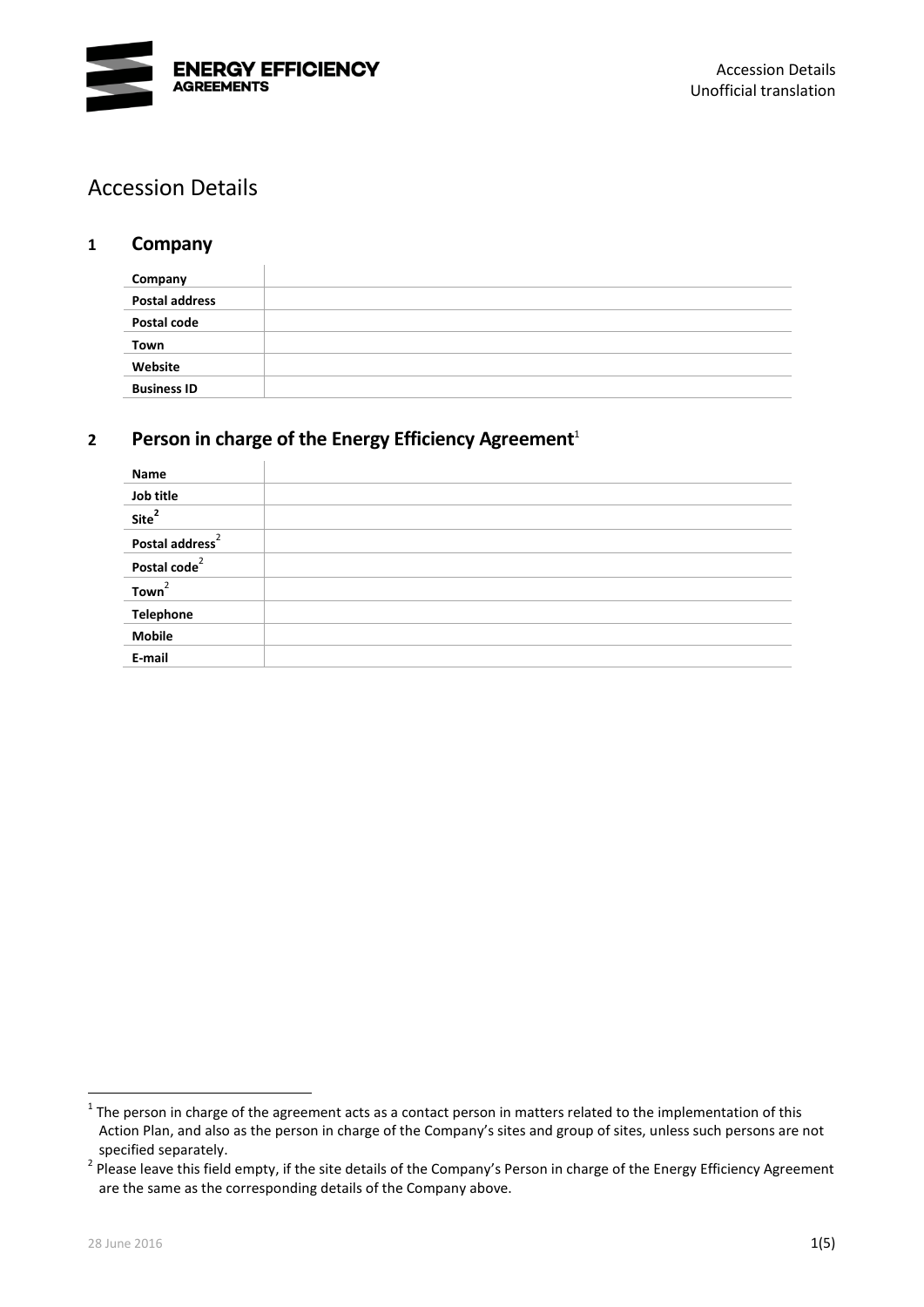

## **3 Company's sites and/or groups of sites**<sup>3</sup>

The Action Plan for Energy Services is joined by the companies delivering district heat and district cooling to end users and those carrying out electricity transmission, distribution and retail sale.

The Action Plan for Energy Services may also include energy efficiency improvement measures in district heat production, when the company has only a separate production of district heat<sup>4</sup>.

<span id="page-2-2"></span><span id="page-2-0"></span>In the Action Plan for Energy Services, site means the Company's operations, such as electricity retail sales, electricity distribution<sup>5</sup>, district heat sales and distribution<sup>6</sup>, and separate production of district heat<sup>7</sup>.

#### <span id="page-2-1"></span>**The Company's agreement covers the following operations:**

| Electricity retail sales                          |                                                    |
|---------------------------------------------------|----------------------------------------------------|
| Electricity distribution                          |                                                    |
| District heat sales and distribution <sup>6</sup> |                                                    |
| Separate production of district heat <sup>7</sup> |                                                    |
| Other <sup>8</sup>                                | Specified in the table at the end of this appendix |

<span id="page-2-3"></span>The persons is charge of the Company's operations included in the agreement are specified in the table at the end of this appendix. The annual reporting in accordance with the agreement is to be made by operation (= by site).

By default, district heat (sales, distribution and separate production) is reported as a group of sites, i.e. all sites together in total. The sites of separate production and district heat networks included in the group of sites are listed in the table at the end of this appendix. If the participant wants to report the sites of separate production of district heat included in the 'district heat' group of sites by default as separate sites, the participant must record this request in the table at the end of this appendix, and the operator of the monitoring system will contact the participant to agree on the practical arrangements.

#### **4 Electricity transmission/distribution and retail sales, district heat/cooling sales/distribution, and separate production of district heat in**\_\_\_\_\_\_\_\_\_\_ 9

| Electricity transmission and/or<br>distribution | GWh |
|-------------------------------------------------|-----|
| Electricity retail sales                        | GWh |
| District heat sales and distribution            | GWh |
| District cooling sales and distribution         | GWh |
| Separate production of district heat            | GWh |
| Production of district cooling energy           | GWh |

**Energy data of the Company's operations covered by the agreement:**

<sup>3</sup> By default, the entire separate production of district heat and possible district cooling are reported as a group of sites, i.e. all sites together in total.

<sup>4</sup> This Action Plan does not cover the separate production of district heat and the production of district cooling energy that has been included in the Action Plan for Energy Production of the Energy Efficiency Agreement for Industries. In general, the Action Plan for Energy Production is joined by the companies with the generation of electricity and/or the production of heat.

<sup>5</sup> Includes also transmission

<sup>&</sup>lt;sup>6</sup> Includes also district cooling

<sup>7</sup> Includes also possible production of district cooling energy

 $8$  The option "Other" is only used if the operations to be included in the agreement cannot be classified into the other categories above in a natural way.

 $^9$  The year of the energy data presented in the table. The energy data is the data that represents the Company's operation during the latest calendar year available at the time of accession.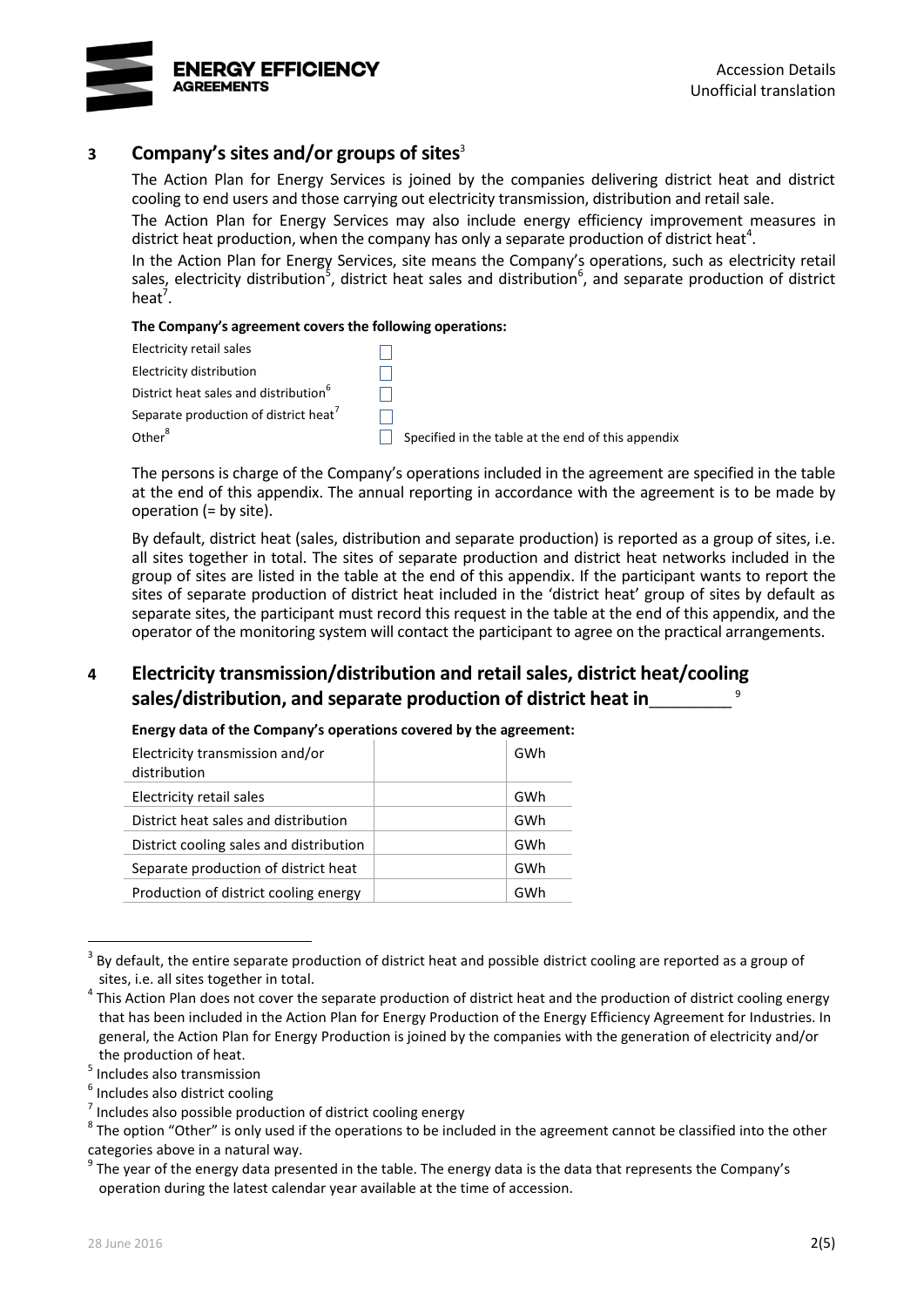

## **5 Indicative energy savings targets for 2020 and 2025**

The Company sets an indicative quantitative energy savings target (MWh) for the period 2017–2025.

The target for improving the efficiency of the Company's own energy use<sup>10</sup> is set for the energy efficiency of electricity transmission and distribution, and for the distribution and separate production of district heat.

The indicative overall energy savings target for 2017–2025 is set as an amount of energy (MWh) for 2025, and an intermediate target is set for 2020. The target is calculated from the data that represents the operation during the latest calendar year available at the time of accession. The target is calculated from the energy use that the Company actually has a possibility to influence<sup>11</sup>.

#### **The Company's own energy use**<sup>12</sup>**included in the agreement in** \_\_\_\_\_\_\_\_

| Electricity  | MWh        |
|--------------|------------|
| Heat + fuels | MWh        |
| Total        | <b>MWh</b> |

As a general rule, achieving the target of the branch<sup>13</sup> requires that each company sets an improvement target of at least 6%.

The Company'sindicative quantitative energy savings target (MWh) for 2020 and 2025, in accordance with the agreement, is calculated in the table below from the Company's total own energy use presented above.<sup>14</sup>

#### **The Company's energy savings targets set for the agreement period 2017–2025:**

#### **Overall target for 2025:**

| Electricity       | <b>MWh</b>          |     |                                             |
|-------------------|---------------------|-----|---------------------------------------------|
| Heat + fuels      | <b>MWh</b>          |     |                                             |
| <b>Total 2025</b> | $MWh$ <sup>15</sup> | %16 | For 2025, the target must be at<br>least 6% |

#### <span id="page-3-0"></span>**Intermediate target for 2020:**

| Electricity  | <b>MWh</b>        |     |  |
|--------------|-------------------|-----|--|
| Heat + fuels | MWh               |     |  |
| Total 2020   | MWh <sup>17</sup> | %16 |  |

<sup>&</sup>lt;sup>10</sup> Electricity, heat and fuels

<u>.</u>

<sup>12</sup> The energy use that the Company actually has a possibility to influence.

<sup>14</sup> The Company's energy use in the target years 2020 and 2025 is not required to be lower than the baseline included in the agreement.

<sup>15</sup> For example, if the company's own annual energy use is 1,000 MWh in total, the company's overall target for 2025 is, as a general rule, at least 6%, i.e. 60 MWh.

 $11$  The energy efficiency improvement measures are focused on, for example, reducing the transmission and distribution losses of electricity and district heat and improving the district heat network pumping operations and separate production of district heat (improving the efficiency, own consumption energy).

<sup>&</sup>lt;sup>13</sup> The indicative target of the Action Plan is to implement actions resulting in a saving of 200 GWh of electricity in the transmission and distribution losses of electricity and in the electricity consumption of district heat production and transmission, and a saving of 200 GWh in the distribution losses of district heat and the consumption of fuel in separate production by 2025, when compared against the situation where no new measures are taken.

 $16$  The relative share is calculated as a percentage of the savings target (MWh) of the Company's own total energy use (MWh) that is specified above as the basis of the target.

 $17$  The intermediate target for 2020 is set on the basis of the overall target specified above. For example, if the company's intermediate target in the above example given for calculating the overall target would be set to 32 MWh, it would relatively correspond to 3.2% in 2020.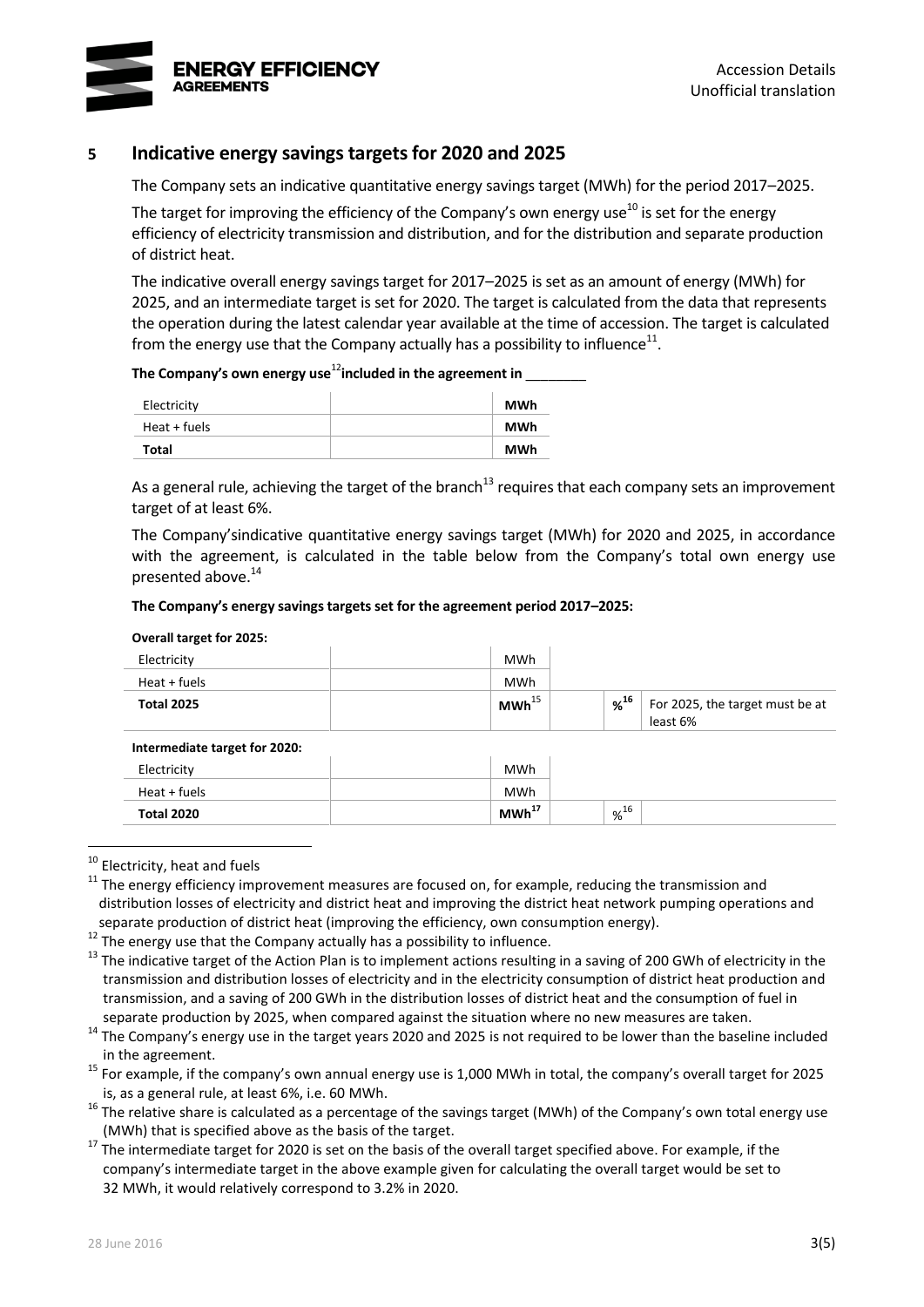

# **6 Annual reporting of the Energy Efficiency Agreements – energy data**

We request authorisation to annually hand over to Motiva Ltd company-specific information on the survey on electricity, district heat and district cooling statistics for the purpose of monitoring, reporting and impact assessment of the Energy Efficiency Agreement for Industries 2017–2025.

The bodies gathering the information regarding the survey on electricity, district heat and district cooling statistics<sup>18</sup> (hereinafter the People responsible for Statistics) will hand over the information to Motiva Ltd. which has made a pledge of confidentiality on company-specific information. The information of the statistics survey will be utilised in the company-specific annual reporting of the Energy Efficiency Agreement, so that part of the information in the annual report (energy data) can be transferred to be used in the monitoring system of the agreement scheme on the basis of the information obtained from the statistics survey.

The information will be entered in the monitoring system of the Energy Efficiency Agreement scheme administered by Motiva Ltd, as commissioned by the Energy Authority, and the information will be used in the summaries regarding the monitoring and impact assessment of the Energy Efficiency Agreements. The summaries and reports of the Energy Efficiency Agreements, drawn up and published, based on the company-specific annual reports, will not contain any company-specific information.

If your company does not provide authorisation for the People responsible for Statistics to use the individualised material in your possession, you will be requested for this information in connection with the annual reporting of the Energy Efficiency Agreement. The purpose of the authorisation is to reduce the duplicated burden of information reporting placed on the companies and also to ensure the consistency of the information.

#### **Authorisation**

We authorise the People responsible for Statistics to annually hand over information on the survey on electricity, district heat and district cooling statistics with respect to our company, to Motiva Ltd to be used in the reporting of the Energy Efficiency Agreement for Industries 2017–2025. The authorisation will be valid until the end of 2026, unless Motiva Ltd<sup>19</sup> and the Energy Authority<sup>20</sup> are not separately notified in writing of the termination of the authorisation.

 $\Box$  Yes, we give authorisation

We do not give authorisation to hand over information on the survey on electricity, district heat and district cooling statistics with respect to our company to Motiva Ltd, but we will report the energy data required by the annual reporting of the Energy Efficiency Agreement for Industries into the monitoring system of the Energy Efficiency Agreement scheme annually by the end of April.

\_\_\_\_\_\_\_\_\_\_\_\_\_\_\_\_\_\_\_\_\_\_\_\_\_\_\_\_\_\_\_ \_\_\_\_\_\_\_\_\_\_\_\_\_\_\_\_\_\_\_\_\_\_\_\_\_\_\_\_\_\_\_\_\_

\_\_\_\_\_\_\_\_\_\_\_\_\_\_\_\_\_\_\_\_\_\_\_\_\_\_\_\_\_\_\_ \_\_\_\_\_\_\_\_\_\_\_\_\_\_\_\_\_\_\_\_\_\_\_\_\_\_\_\_\_\_\_\_\_

 $\Box$  We do not give authorisation

**Signature**

Place and date Company

1

Signature **Name in block capitals** Signature **Name in block capitals** 

<sup>18</sup> Bodies mean parties acting in co-operation in the production of electricity and district heat statistics. These kinds of bodies include the Finnish Energy and Statistics Finland. Another body is the Energy Authority, which gathers information from electricity network operators.

19 seuranta-apu@motiva.fi

<sup>20</sup>[kirjaamo@energiavirasto.fi](mailto:kirjaamo@energiavirasto.fi)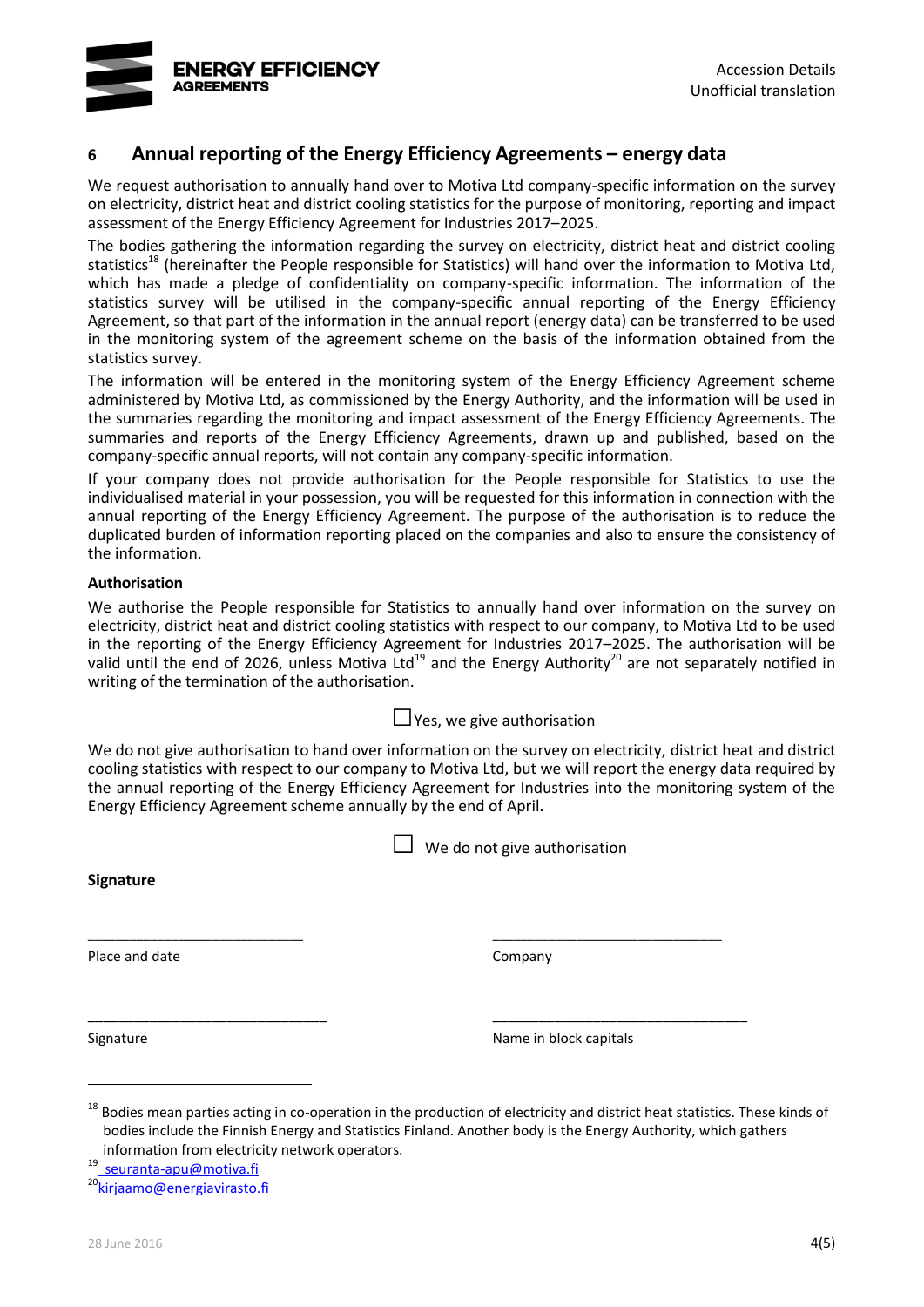# **ENERGY EFFICIENCY AGDEEMENTS**

|                         | Electricity transmission/distribution and retail sales, district heat/cooling sales/distribution and separate |                                                                                                                                  |         |                 |         |             |  |
|-------------------------|---------------------------------------------------------------------------------------------------------------|----------------------------------------------------------------------------------------------------------------------------------|---------|-----------------|---------|-------------|--|
|                         | Name and e-mail address of the person in charge of the site <sup>22</sup>                                     |                                                                                                                                  |         |                 |         |             |  |
| $\mathbf{1}$            | Electricity distribution <sup>5</sup>                                                                         |                                                                                                                                  |         | Company $^{23}$ |         |             |  |
|                         |                                                                                                               |                                                                                                                                  |         |                 |         |             |  |
| $\overline{\mathbf{2}}$ |                                                                                                               | Electricity retail sales                                                                                                         | Company |                 |         |             |  |
|                         |                                                                                                               | District heat <sup>6</sup> (includes sales, distribution and separate production) <sup>24</sup>                                  |         |                 | Company |             |  |
|                         |                                                                                                               |                                                                                                                                  |         |                 |         |             |  |
|                         | sites                                                                                                         | List the sites of a separate production of district heat <sup>7</sup> and district heat networks included in the 'district heat' |         |                 |         |             |  |
|                         | $\mathbf{1}$                                                                                                  |                                                                                                                                  | 16      |                 |         |             |  |
|                         | $\overline{2}$                                                                                                |                                                                                                                                  | 17      |                 |         |             |  |
|                         | 3                                                                                                             |                                                                                                                                  | 18      |                 |         |             |  |
|                         | 4                                                                                                             |                                                                                                                                  | 19      |                 |         |             |  |
|                         | 5                                                                                                             |                                                                                                                                  | 20      |                 |         |             |  |
|                         | 6                                                                                                             |                                                                                                                                  | 21      |                 |         |             |  |
| 3                       | $\overline{7}$                                                                                                |                                                                                                                                  | 22      |                 |         |             |  |
|                         | 8                                                                                                             |                                                                                                                                  | 23      |                 |         |             |  |
|                         | 9                                                                                                             |                                                                                                                                  | 24      |                 |         |             |  |
|                         | 10                                                                                                            |                                                                                                                                  | 25      |                 |         |             |  |
|                         | 11                                                                                                            |                                                                                                                                  | 26      |                 |         |             |  |
|                         | 12                                                                                                            |                                                                                                                                  | 27      |                 |         |             |  |
|                         | 13                                                                                                            |                                                                                                                                  | 28      |                 |         |             |  |
|                         | 14                                                                                                            |                                                                                                                                  | 29      |                 |         |             |  |
|                         | 15                                                                                                            |                                                                                                                                  | 30      |                 |         |             |  |
|                         | sites                                                                                                         | We want to report the sites of separate production of district heat listed above as separate<br>No                               |         |                 |         | Yes $^{25}$ |  |
| 4                       | Other: <sup>8</sup>                                                                                           |                                                                                                                                  |         |                 |         |             |  |
|                         |                                                                                                               |                                                                                                                                  |         |                 |         |             |  |

If the number of sites of separate production of district heat and district heat networks included in the 'district heat' sites exceeds 30, this page can be copied, as necessary.

<sup>&</sup>lt;sup>21</sup> In the Action Plan for Energy Services, site means the Company's operations specified in section 3 of this appendix, such as electricity retail sales, electricity distribution, district heat sales and distribution, and separate production of district heat

 $22$  If the person in charge of the operation (= site), included in the agreement and specified in section 3 of this appendix, is not appointed, the person in charge of the agreement, specified in section 2, acts as the person in charge of the site in question.

<sup>&</sup>lt;sup>23</sup> Will be filled in if the participant is consolidated company and thus name of the Company can vary for different sites (Electricity distribution, Electricity retail sales and District heat) and is not the same as reported in section 1.

 $24$  By default, the sales, distribution and separate production of district heat and possible district cooling are reported as a group of sites, i.e. all operations (= sites) together in total.

<sup>&</sup>lt;sup>25</sup> If "Yes" is selected here, the operator of the monitoring system will contact the participant to agree on the practical arrangements.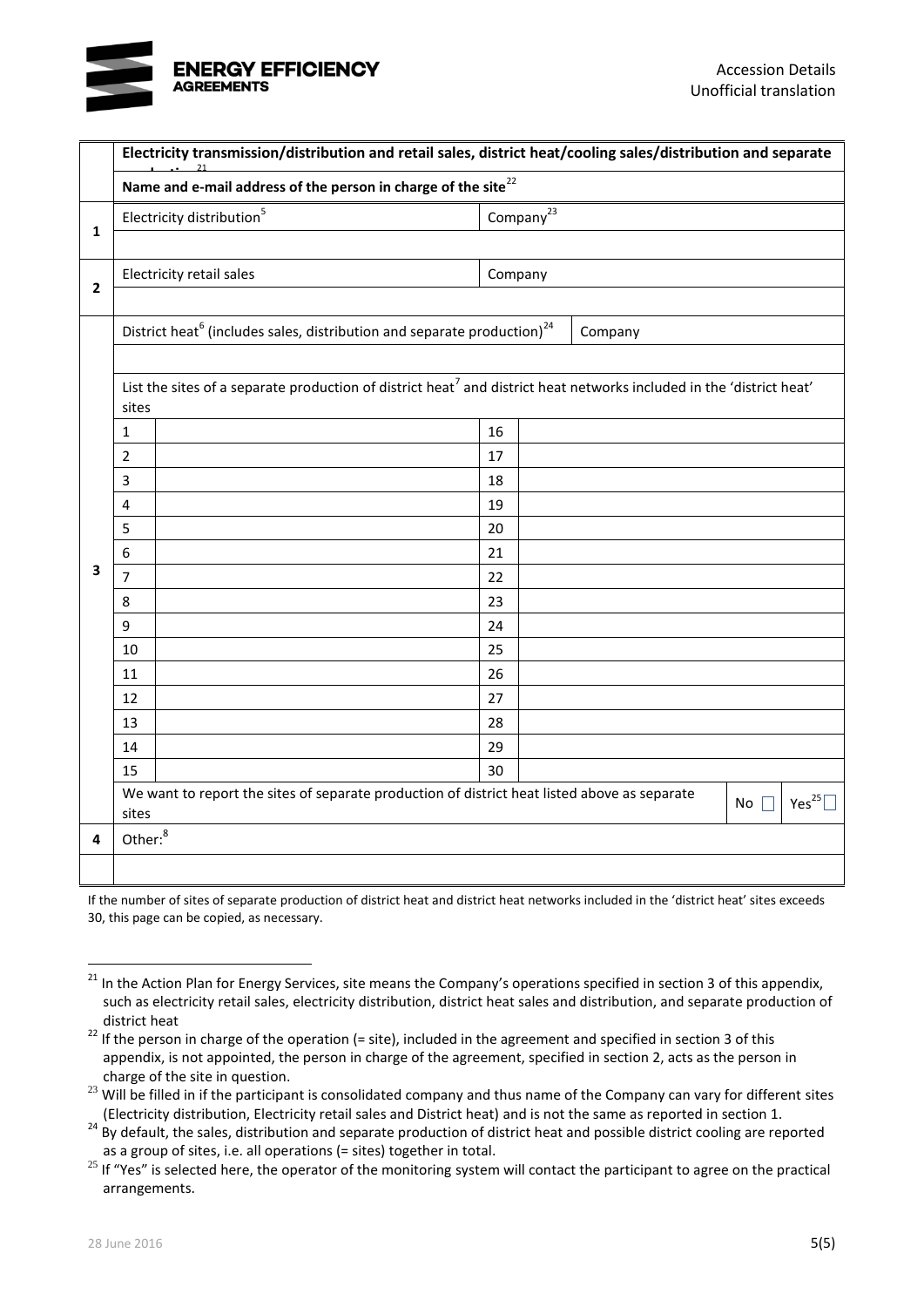

# Energy Efficiency Agreement for Industries Action Plan for Energy Services

With this Action Plan, the Finnish Energy (hereinafter the Industry Association) shall implement the Energy Efficiency Agreement for Industries, which is a framework agreement on the promotion of energy efficiency in 2017–2025 between the Ministry of Employment and the Economy (hereinafter the Ministry), the Energy Authority, the Confederation of Finnish Industries EK (hereinafter the Confederation) and the industry associations.

The joint management group of the Ministry, the Energy Authority, the Confederation and the industry associations will monitor and steer the implementation of the Energy Efficiency Agreement for Industries and, when necessary, makes proposals on its development. The starting points and grounds for the agreement, and the tasks of the management group, are described in the Energy Efficiency Agreement for Industries signed by the above parties to the agreement.

Through the implementation of the Action Plan, it is ensured that the end users will have competitively priced actions improving energy efficiency (hereinafter energy services) at their disposal and that they are being promoted.

The Action Plan for Energy Services also includes energy efficiency improvement measures in electricity transmission and distribution, and in district heat and cooling distribution and separate production. This Action Plan does not apply to the improvement of energy efficiency in separate production of electricity or in combined heat and power production. Companies with the above production shall join the Action Plan for Energy Production with respect to their entire production.

This Action Plan presents the targets and obligations to which the company joining the Energy Efficiency Agreement for Industries (hereinafter the Company) is committed itself to, and the procedures for termination of the agreement, for dismissal of the Company, and for the Company's withdrawal, and any potential consequences. In addition, this Action Plan presents the actions by the Ministry, the Energy Authority and the Industry Association in accordance with the agreement, and the relationship to the implementation of the Energy Efficiency Act in a large company.

# **1 Agreement period, target group and joining the agreement scheme**

## **1.1 Agreement period and agreement terms**

The agreement period 2017–2025 of the Energy Efficiency Agreement for Industries is divided into two terms: term 2017–2020 (4 years) and term 2021–2025 (5 years), the total agreement period being 9 years.

# **1.2 Target group**

The Action Plan for Energy Services of the Energy Efficiency Agreement for Industries is joined by the companies delivering district heat and district cooling to end users and those carrying out electricity transmission, distribution and retail sale.

The Action Plan for Energy Services also includes energy efficiency improvement measures in district heat production, when the company has only a separate production of district heat.

## **1.3 Joining the agreement**

Joining the Energy Efficiency Agreement for Industries means that a company joins one or more Action Plans of the Energy Efficiency Agreement for Industries with a separate accession document.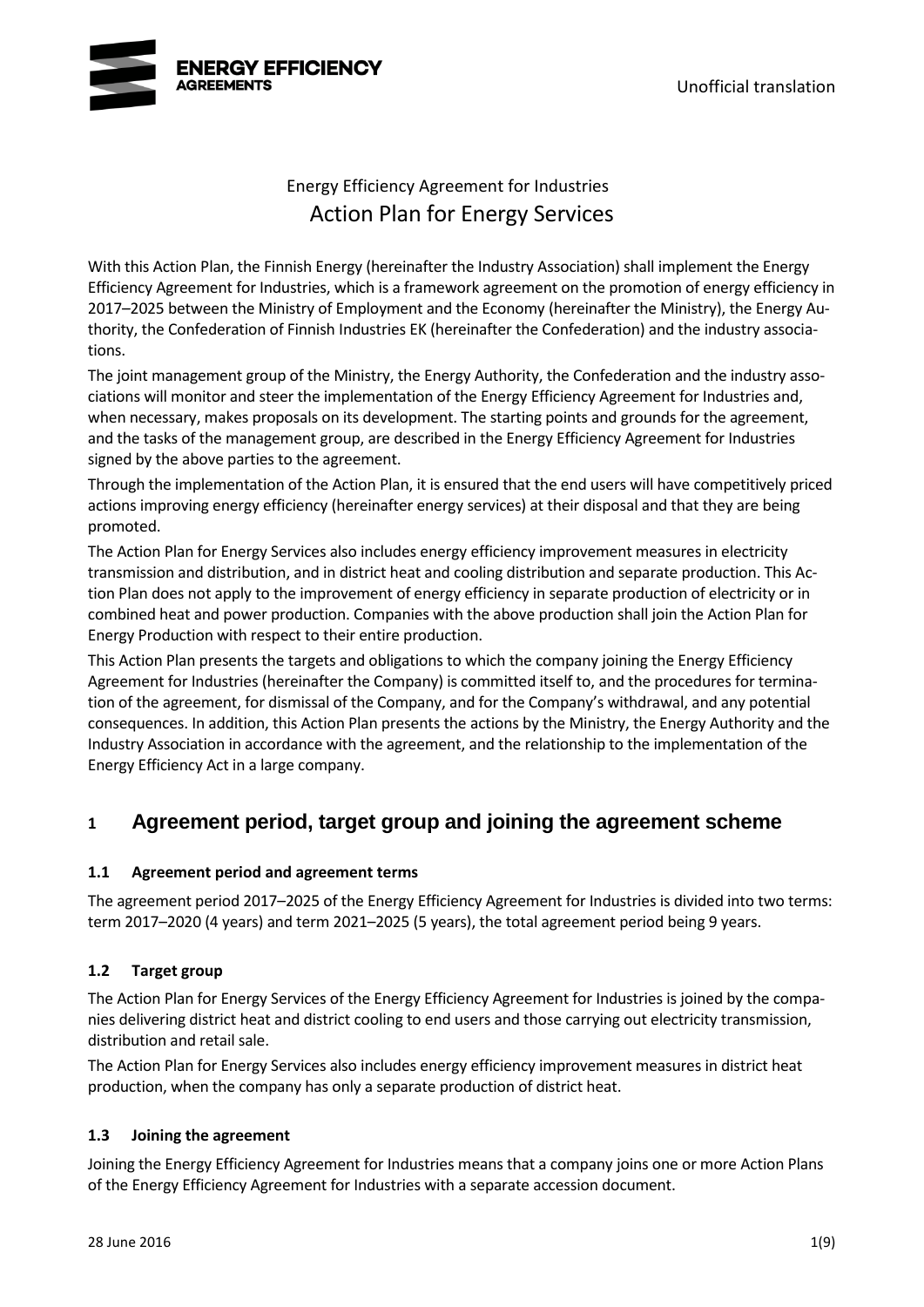

To join the Action Plan for Energy Services, the Company must submit an appropriately filled and signed accession document and the accession details attached to the document to the Industry Association. The Company joins the Energy Efficiency Agreement for Industries once the Industry Association has established that the accession document signed by the Company and the accession details are in due form and the association has submitted a copy of the documents to Motiva Ltd to be entered into the participant register.

The procedures for a company to terminate its membership or for dismissing a company from the scheme and any potential consequences are described in section 5.

# **2 Targets of the Action Plan**

## **2.1 Target of the Industry Association**

The target is to have 80% of the electricity transmitted to end customers (electricity distribution), the electricity sold to end customers (electricity retail sales) and the district heat sold to end customers within the scope of the agreement by the end of 2018.

The indicative target of the Action Plan is to implement actions resulting in a saving of 200 GWh of electricity in the transmission and distribution losses of electricity and in the electricity consumption of district heat production and transmission, and a saving of 200 GWh in the distribution losses of district heat and the consumption of fuel in separate production by 2025, when compared against the situation where no new measures are taken.

## **2.2 Targets of the Company**

### 2.2.1 **Improving customers´ energy efficiency**

The Company aims to implement energy efficiency improvement measures, together with customers receiving energy services. These measures will especially be focused on the customer groups not otherwise covered by the Energy Efficiency Agreement scheme. The purpose is to significantly promote the achievement of the energy savings targets set out in the Energy Efficiency Directive in the energy use of these customers in 2017– 2025, when compared against the situation where no energy efficiency improvement measures are taken.

The scope, quality and development of the operations are reviewed on the basis of the actions reported into the monitoring system of the Energy Efficiency Agreement scheme. This data is also used for evaluating the energy conservation impacts of the measures focused on the customers of the companies which have joined the Energy Efficiency Agreement.

### 2.2.2 **Improving the Company's own energy use**

### **Setting the target**

<span id="page-7-0"></span>The target for improving the efficiency of the Company's own energy use<sup>1</sup> is set for the energy efficiency of electricity transmission and distribution, and for the distribution and separate production of district heat.

On joining the Energy Efficiency Agreement (2017–2025), the Company sets an indicative energy savings target as the amount of energy (MWh) for 2025 and an intermediate target for 2020. The target<sup>2</sup> is calculated from the data that represents the operation during the latest calendar year available at the time of accession. As a general rule, achieving the target of the branch requires that each company sets an improvement target of at least 6%.

 $1$  Electricity, heat and fuels

 $2$  The target is calculated from the amount of energy the Company actually has a possibility to influence. The energy efficiency improvement measures are focused on, for example, reducing the transmission and distribution losses of electricity and district heat and improving the district heat network pumping operations and separate production of district heat (improving the efficiency, own consumption energy).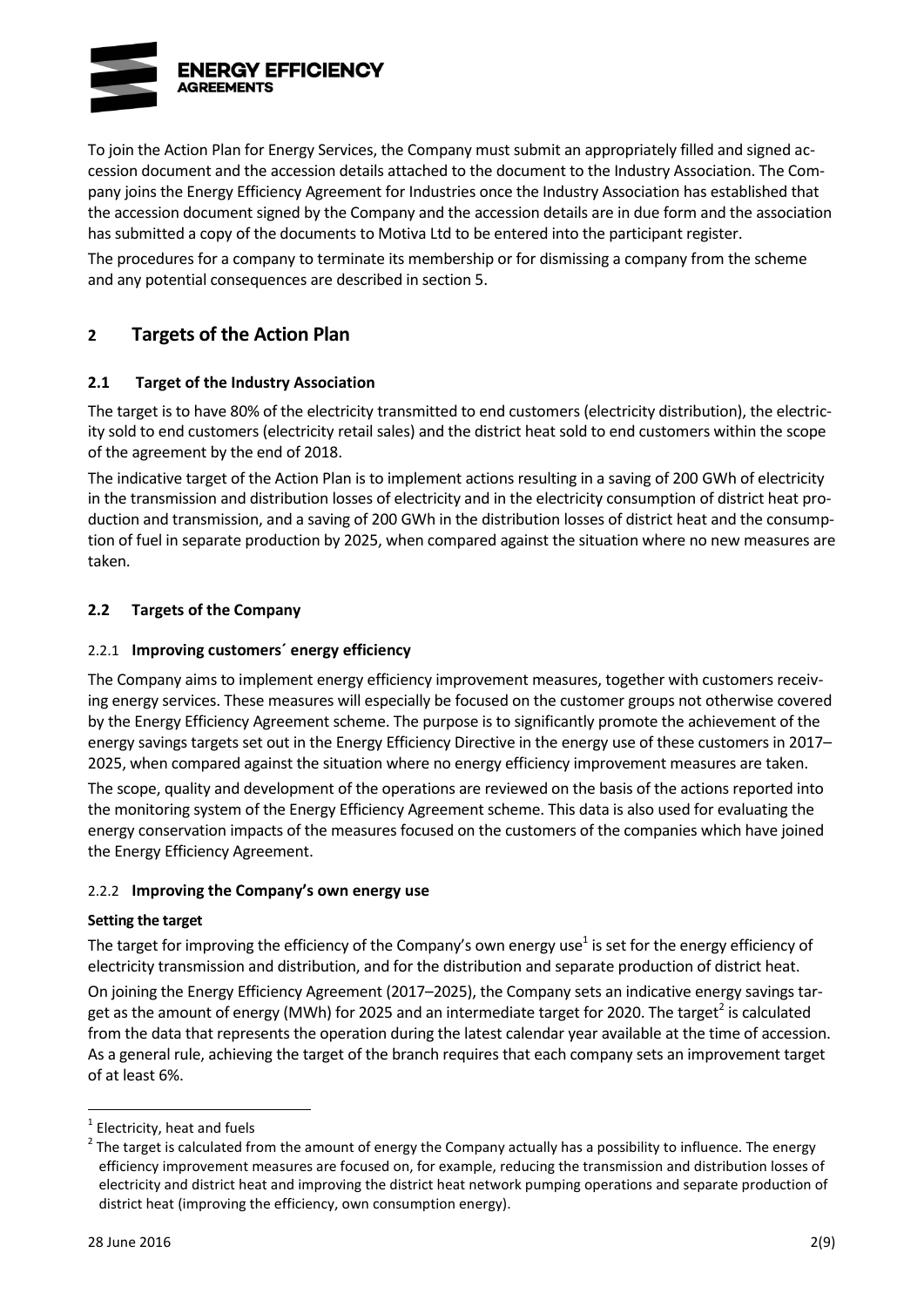

If the relative (%) improvement target set by the Company changes fundamentally from the original due to significant structural or ownership changes that have taken place during the validity of the agreement, the Company may adjust the savings target (MWh) for 2020 and 2025 to correspond with the new situation by notifying of the change and its reasons in connection with annual reporting into the monitoring system of the Energy Efficiency Agreement scheme.

### **Monitoring the achievement of the indicative energy savings target set by the Company**

An action can be accepted for monitoring the achievement of indicative targets, if the action is implemented by the Company during the agreement period 2017–2025, if it is reported to the monitoring system of the Energy Efficiency Agreement scheme, if the energy conservation impact of the action is still valid during the year in question, and if the action concerns the energy use included in the specification of the Company's targets.

In this Action Plan, energy conservation means the reduction of the targeted energy consumption from the current level achieved by active measures, compared to the amount of energy that would be consumed without active measures. Correspondingly, the reduction of future energy consumption achieved by active measures can be counted as energy conservation.<sup>3</sup> The amount of saved energy (kWh/a) is determined by measuring and/or by a calculation, in which case the consumption subject to the energy efficiency improvement measure is estimated before and after the implementation of the measure, whilst ensuring normalisation for external conditions that affect energy consumption.

The Company's energy use<sup>[1](#page-7-0)</sup> in the target years 2020 and 2025 is not required to be lower than the baseline included in the agreement.

# **3 Implementation of the Action Plan**

### **3.1 Obligations of the Industry association**

In order to achieve the target of the Action Plan, the Industry Association shall

- set up a steering group or appoint another body, in which the implementation of the Action Plan is monitored and discussed at least once a year
- encourage and advise companies to join the Energy Efficiency Agreement for Industries, take part in the introduction of the agreement, and support its execution
- verify that the accession document signed by the Company is in due form, accept the Company as a participant of the Energy Efficiency Agreement for Industries by signing the approved accession document of the Company, and submit a signed copy of the document to Motiva Ltd to be entered into the participant register
- together with the Energy Authority and before signing the accession document, review the specifically justified reasons presented by the Company, if the Company presents a lower target than what is generally described in section 2.2.2 of the Action Plan
- participate, in co-operation with other parties to the Energy Efficiency Agreement for Industries, in the promotion of energy audit and analysis activities and the communication of the results and benefits of the energy management systems by providing information on, for example, concrete good examples
- <span id="page-8-0"></span> advise the companies which have joined to the Action Plan in reporting, and participate in the preparation of annual reporting and in the drawing up of annual reports related to the Action Plan<sup>4</sup>

 $3$  For example: (i) building new energy-efficient capacity (new investment), in so far as it replaces existing outgoing capacity, (ii) building entirely new capacity, in so far as its level of energy-efficiency is better than normal, and (iii) the procurement of a piece of equipment (for example, motors) that is higher than ecodesign level.

 $<sup>4</sup>$  The report is summarised from the data reported annually by the companies.</sup>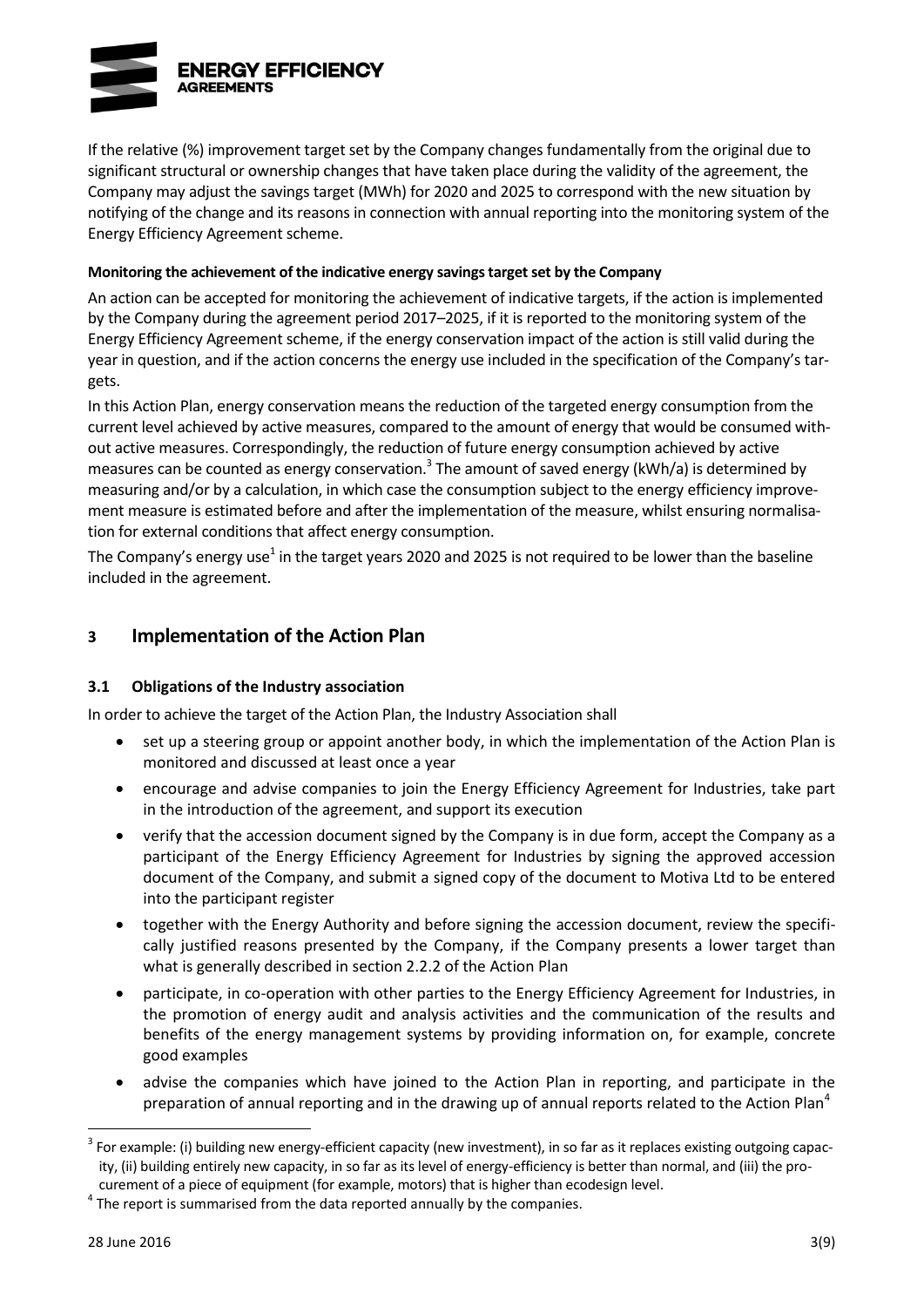

- participate in the implementation of the development and pilot projects in its own branch related to the execution of the agreement together with other parties to the agreement
- participate in the development of the Energy Efficiency Agreement scheme together with the Ministry, Confederation, companies in its own branch joining this agreement, the Energy Authority, and any other bodies participating in the implementation of the agreement scheme
- dismiss the Company, if the management group of the Energy Efficiency Agreement for Industries has so decided.

## **3.2 Obligations of the Ministry**

In order to achieve the targets and taking into account the annual available appropriations, the Ministry shall

- support the energy audits and analyses on energy conservation by the companies, in accordance with the conditions for granting energy subsidy<sup>5</sup>. When determining the amount of subsidy, take into account as a positive factor the Company´s commitment to long-term energy conservation and improvement of energy efficiency
- support investments related to energy conservation established in the energy audits and analyses of the Company or in similar studies, meeting the general terms and conditions of energy subsidy. Projects promoting the introduction of new technologies and procedures take priority. When determining the amount of subsidy, take into account as a positive factor the Company´s commitment to long-term energy conservation and improvement of energy efficiency
- participate in the development of the Energy Efficiency Agreement scheme together with the Energy Authority, Confederation, industry associations, and any other bodies participating in the implementation of the agreement scheme, in so far as the tasks are not assigned by the Ministry to the Energy Authority.

### **3.3 Obligations of the Energy Authority**

In order to achieve the targets and taking into account the annual available appropriations, the Energy Authority, under the guidance of the Ministry, shall

- participate in the implementation of the Energy Efficiency Agreement scheme with adequate resources
- participate in the development of the Energy Efficiency Agreement scheme together with the Ministry, Confederation, industry associations, and any other bodies participating in the implementation of the agreement scheme, in so far as the tasks are assigned by the Ministry to the Energy Authority
- monitor the implementation of the targets of the Energy Efficiency Agreement for Industries
- participate in the implementation of the development and pilot projects related to the execution of the agreement together with other parties to the agreement
- monitor the fulfilment of the agreement obligations of the companies, send the company a notification on the failure to meet the agreement obligations, and prepare a proposal to the management group for further actions, due to the company's failure to meet the agreement obligations, if necessary
- allocate resources for Motiva Ltd, so that Motiva can maintain the participant register, produce information required for monitoring the implementation of the targets and realisation of the impacts of the agreement, monitor the implementation of the Action Plans, support the communication of

<sup>&</sup>lt;sup>5</sup> The mandatory energy audits for large companies, as referred to in section 6 of the Energy Efficiency Act (1429/2014), will not be subsidised.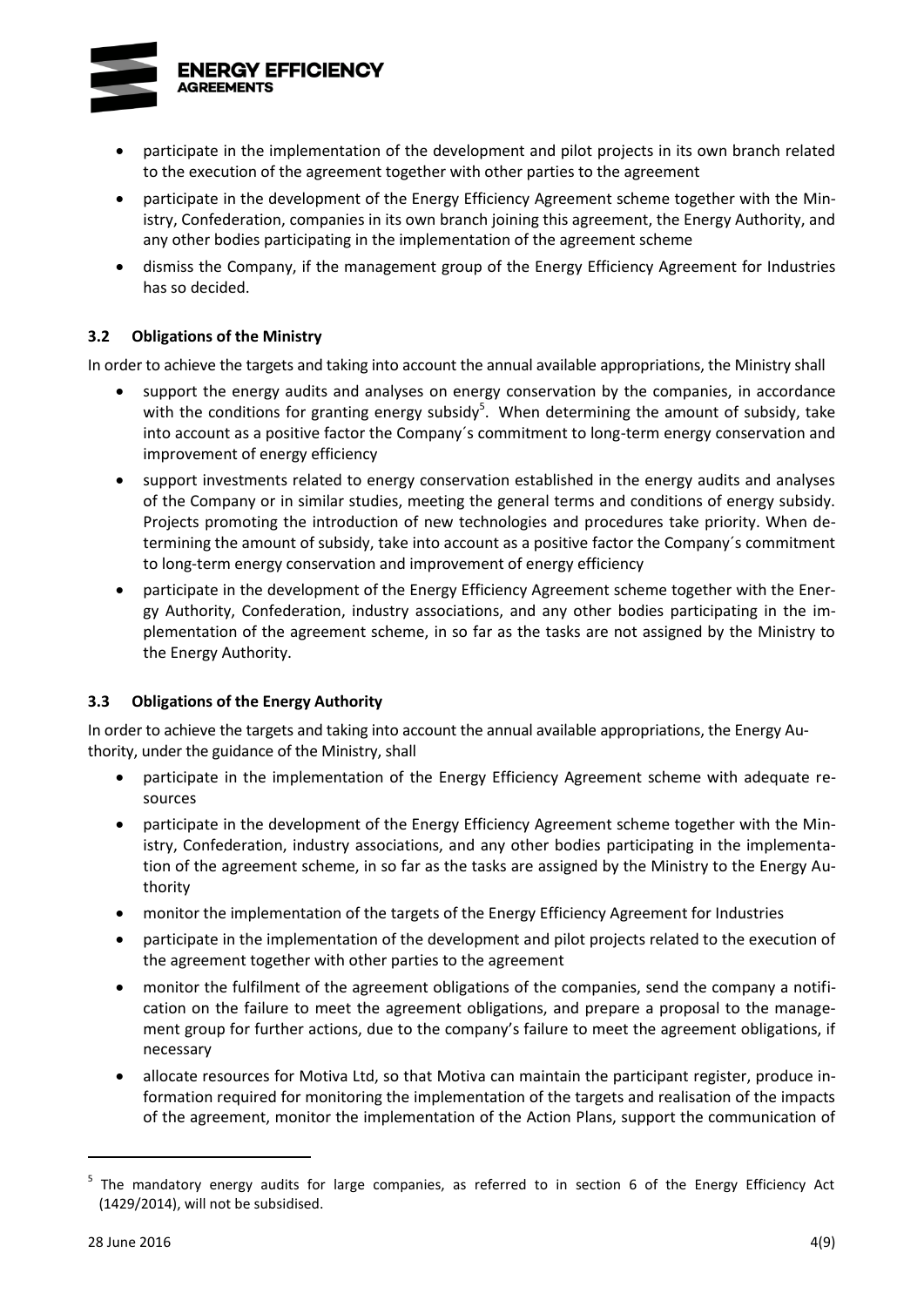

the agreement scheme and maintain the website, participate in the development of the Energy Efficiency Agreement scheme, maintain and develop the monitoring system of the agreement scheme[,](#page-8-0) participate in the compiling of annual reports of the Action Plans<sup>4</sup>, support the execution of the companies' agreement by, for example, producing communication and training material on good practices, and participate in the implementation of development and pilot projects.

### **3.4 Company's actions and obligations**

### 3.4.1 **Actions for improving customers´ energy efficiency**

The functional target of the Energy Efficiency Agreement for Industries is to include improvement of the efficiency of customers' end use of energy with energy services as part of the management systems used or to be introduced by the Company. This activity means actions that increase the customers' awareness of their own energy use and enable the improvement of customers' energy efficiency. The actions may be communicational measures related to behaviour and changes to procedures, or equipment targeted to improve the customer's energy efficiency. Continuous improvement of energy efficiency requires the managements' commitment, setting of long-term goals and targets, and systematic implementation and monitoring of these goals and targets.

The Company commits itself to developing and offering energy efficiency improvement measures focused on the customer's energy use. Such measures may be related to, for example, energy-efficiency communication to customers, interactive energy-efficiency advice given to customers, and development concerning invoicing and feedback on the customer's energy use. In addition, the Company commits itself to innovatively developing new energy services and energy efficiency improvement measures for its customers.

The Company commits itself to offering energy services to customers and to other related actions presented in section 3.4.1, whenever it is economically sensible. The Company implements the energy efficiency improvement measures, either by itself or acquires them from outside service providers. The Company specifies the measures included in the price of the product and those to be invoiced separately, taking the requirements set out in the applicable legislation into account.

### **Organisation and planning of operations**

On joining the agreement, the Company appoints a company-specific person in charge of the agreement and, if the Company so wishes, the persons in charge of various sites and/or groups of sites<sup>6</sup>. The company-specific person in charge of the agreement acts as a contact person in matters related to the implementation of this Action Plan, and also as the person in charge of the site and/or group of sites, unless such persons are not specified separately.

The Company commits itself to improving its customer's energy efficiency by

- <span id="page-10-0"></span> incorporating, within one year of joining the Energy Efficiency Agreement, the issues related to the improvement of the efficiency of customers' end use of energy in the management system used or to be introduced by the Company, or if the Company or its sites do not have a management system, draw up, within one year of joining the Energy Efficiency Agreement, a separate plan for the energy services and energy efficiency improvement measures to be offered to the customers.
- reviewing the plan annually and, when necessary, updating the plan.

 $^6$  If the Company has a large number of fairly small and similar sites, they can be included into a group of sites, which is to be specified on accession. Then, some of the actions related to the obligations of the Company can be allocated to these groups of sites.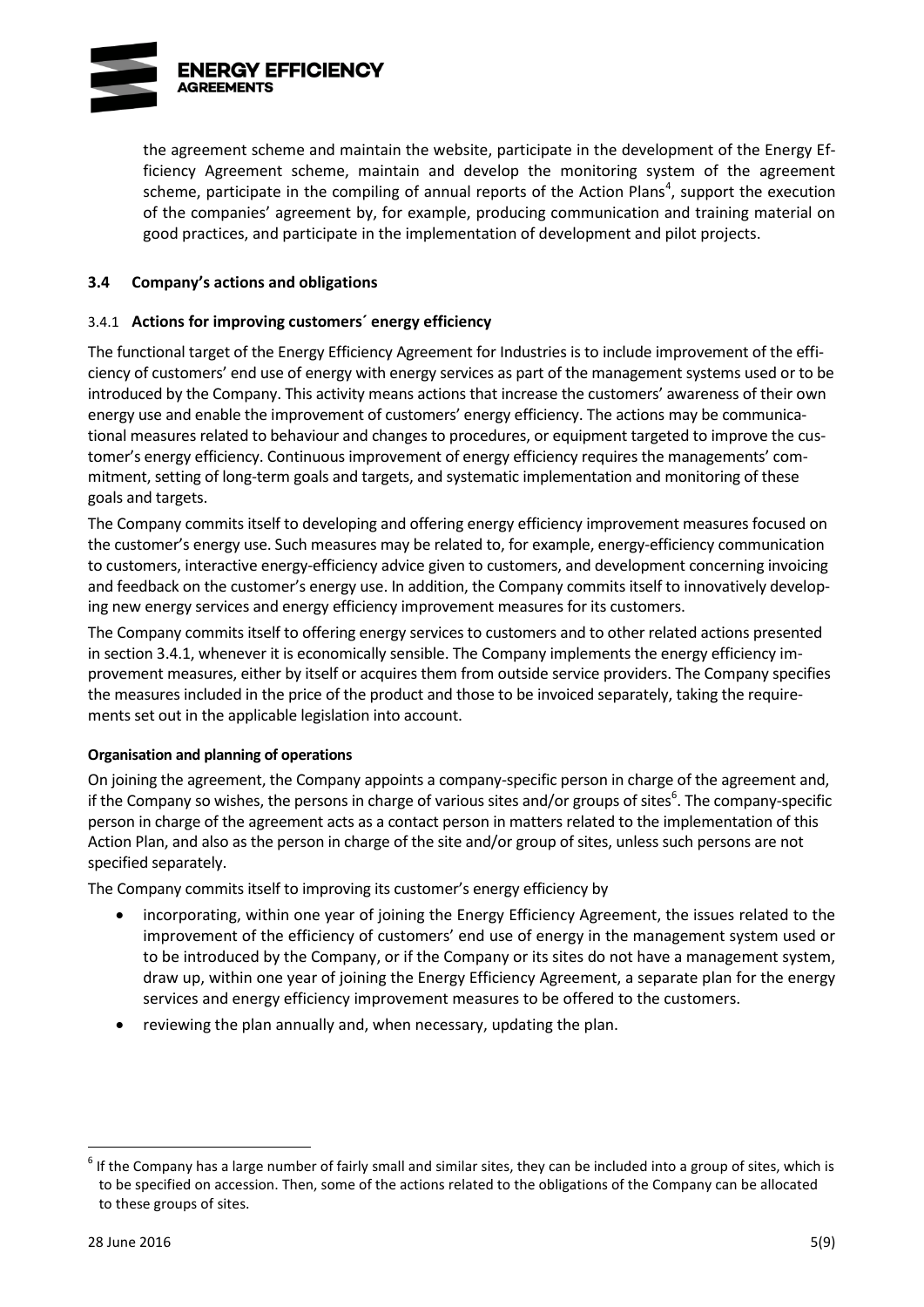

### **Annual reporting of the energy services and the energy efficiency improvement measures focused on the customers**

The Company reports into the monitoring system of the Energy Efficiency Agreement by the end of February each year on the energy services offered to the customers in the previous year.

### 3.4.2 **Obligations of the Company to improve the efficiency of its own energy use**

The functional target of the Energy Efficiency Agreement for Industries is to include the continuous improvement of energy efficiency as part of the management systems used or to be introduced by the Company. Continuous improvement of energy efficiency requires the managements' commitment, setting of long-term goals and targets, and systematic implementation and monitoring of these goals and targets.

The Company commits itself to the continuous improvement of energy efficiency in the separate production of district heat and cooling<sup>7</sup>, in district heat, cooling and electricity transmission and distribution, and in other actions of this Action Plan presented in section 3.4.2, whenever it is technically and economically justifiable, taking health, safety and environmental aspects into consideration.

## **Organisation and planning of operations**

On joining the agreement, the Company appoints in its accession document a company-specific person in charge of the agreement and, if the Company so wishes, the persons in charge of various sites and/or groups of sites<sup>6</sup>[.](#page-10-0) The company-specific person in charge of the agreement acts as a contact person in matters related to the implementation of this Action Plan, and also as the person in charge of the site and/or group of sites, unless such persons are not specified separately.

The Company draw[s](#page-10-0) up an energy efficiency improvement plan for each site and/or group of sites<sup>6</sup>, according to the schedule presented below. The plan must include, with the proper assignment of schedules and responsibilities, the actions required for implementing the targets of the Company specified in section 2.2.2 and for fulfilling any other obligations set for the Company in this Action Plan. The Company incorporates the improvement plan in the management system used or to be introduced by the Company, or if the Company or its sites do not have a management system, the Company draws up a separate improvement plan accordingly.

A company that has not participated in the Energy Efficiency Agreement scheme for industries in the agreement period 2008−2016:

- Within one year of joining this Action Plan
	- o specifies the responsibilities of energy efficiency activities and
	- o identifies its energy use by establishing its energy consumption in each site and/or group of sites by energy type (electricity, heat, fuels).
- Within two years of joining this Action Plan
	- $\circ$  establishes the possibilities of improving the efficiency of energy use. This can be carried out with, for example, energy audits or other similar studies
	- o sets the targets for improving the efficiency of energy use for each site and/or group of sites
	- o draws up a schedule for the implementation of cost-effective energy efficiency improvement measures.
- Reviews the improvement plan annually and, when necessary, updates the plan.

A company that has participated in the Energy Efficiency Agreement scheme for industries in 2008−2016 and has drawn up the improvement plan as specified above:

Reviews the improvement plan annually and, when necessary, updates the plan.

 $^7$  A company with a separate production of district heat must apply the procedures presented in the Action Plan for Energy Production for these sites.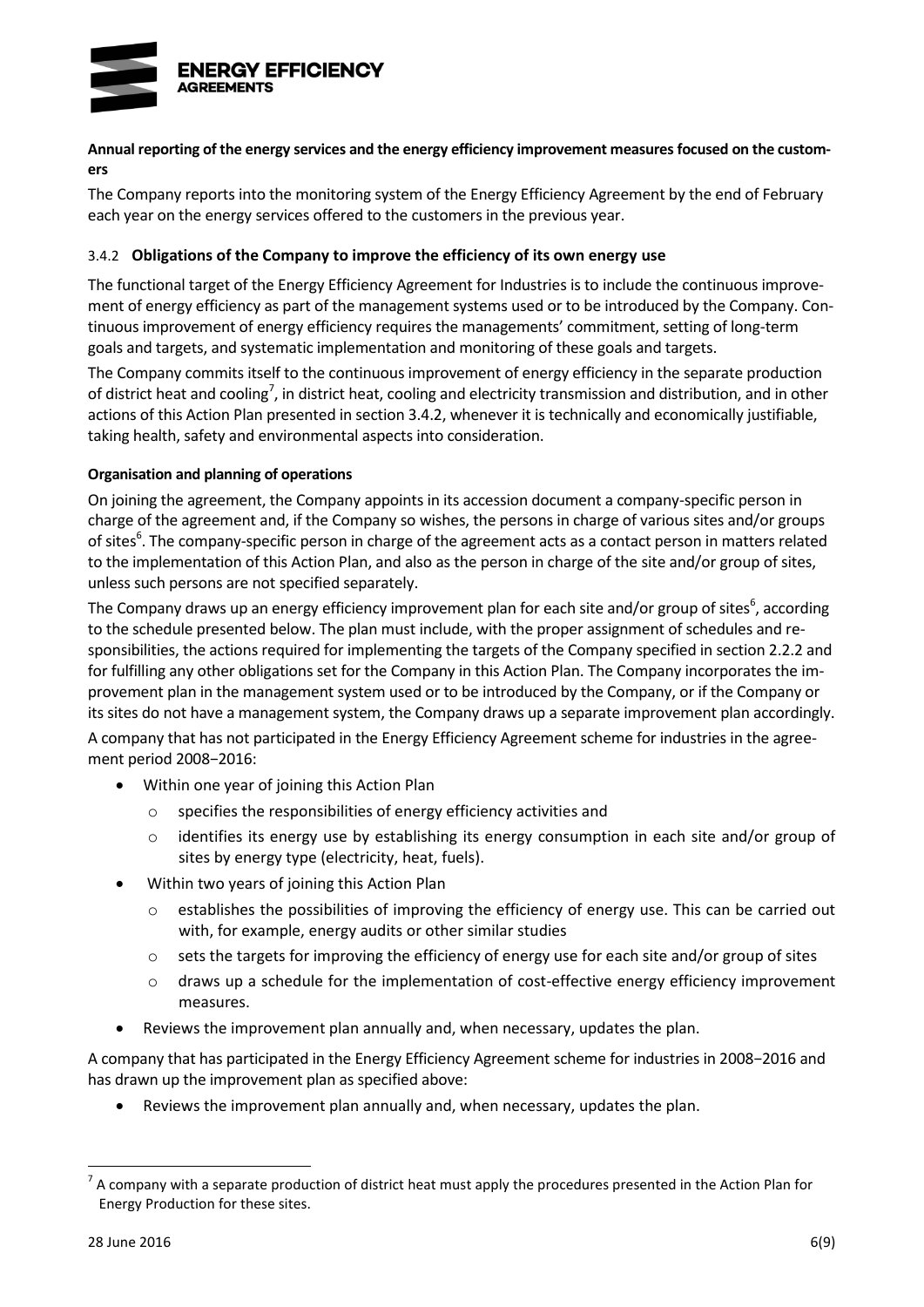

#### **Annual reporting**

<span id="page-12-1"></span><span id="page-12-0"></span>The Company reports by the end of February each year<sup>8</sup> on the previous year's energy use<sup>[1,](#page-7-0) 9</sup>, on the related efficiency measures, and on the realisation of any other activities related to the Action Plan by site and/or by group of [s](#page-10-0)ites<sup>6</sup> into the monitoring system of the Energy Efficiency Agreement.

#### **Training and internal communication**

The Company organises training for its personnel, so that its personnel has the necessary information and skills related to its own tasks and operations for the improvement of customers' energy efficiency and the preparedness for the efficient use of energy in its own operations.

The Company keeps the personnel informed of the set targets and measures for the implementation of the continuous improvement of energy efficiency and of the achieved results.

#### **Energy efficiency in planning and procurement**

The Company takes energy efficiency into account in planning the electricity, district heat and district cooling systems.

The Company includes the energy efficiency instructions as part of the Company's procurement procedure, so that, in addition to procurement costs, future energy costs and service life are also taken into account in purchasing and investment.

#### **New energy-efficient technology and procedures**

The Company aims to introduce new energy-efficient technology whenever it is technically and economically justifiable, taking safety and environmental aspects into consideration.

#### **Energy efficiency in logistics**

The Company aims to improve the energy efficiency of transport and storage related to its operations, in cooperation with service providers.

### 3.4.3 **Implementation of agreement obligations with an energy management system**

If a company which has joined the Energy Efficiency Agreement for Industries so wishes, it can, instead of the obligations described in section 3.4.2, commit itself to the continuous improvement of energy efficiency by introducing an Energy Efficiency System EES<sup>10</sup> within 12 months of joining the Energy Efficiency Agreement. A management review is carried out to ensure that the selected energy efficiency or energy management system is appropriately implemented. In such a case, the company commits itself to using the system<sup>11</sup> throughout the agreement period.

The Company also includes the measures focused on the customers and the related targets (section 3.4.1) in the energy management system.

In its accession document, the Company appoints a company-specific person in charge of the agreement and the persons in charge of various sites and/or groups of sites<sup>6</sup>[.](#page-10-0) The company-specific person in charge acts as a contact person in matters related to the implementation of this Action Plan, and also as the person in charge of the site and/or group of sites, unless such persons are not specified separately.

 $^{11}$  EES, EES<sup>+</sup> or ISO 50001

<sup>&</sup>lt;sup>8</sup> On joining the Energy Efficiency Agreement for Industries, the Company commits itself to reporting the corresponding data for 2025 in 2026. If the Company withdraws from the agreement on 31 December 2020, it commits itself to reporting the data for 2020 in 2021.

 $9$  If the Company provides the necessary authorisation when joining the agreement scheme, the energy use data can be transferred to the monitoring system of the Energy Efficiency Agreement scheme from the material gathered from the Finnish Energy for the purpose of surveys on electricity and district heat statistics.

<sup>&</sup>lt;sup>10</sup> Instead of the Energy Efficiency System **EES**, the company can alternatively introduce an Energy Efficiency System [EES](http://motiva.fi/toimialueet/energiakatselmustoiminta/pakollinen_suuren_yrityksen_energiakatselmus/energiatehokkuusjarjestelma_etj)<sup>+</sup> or an ISO 50001 energy management system.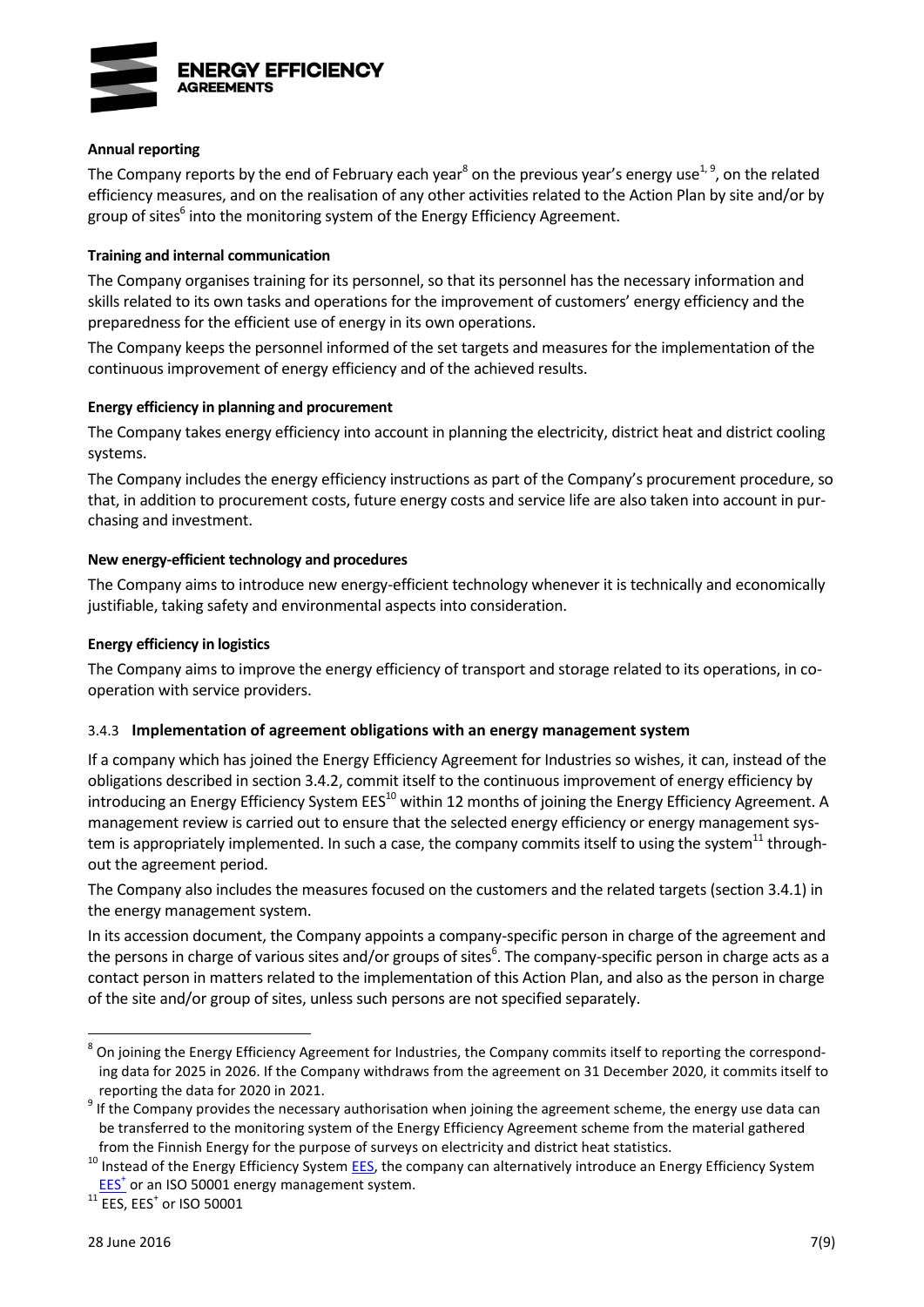

The Company reports by the end of February each year $^8$  $^8$  on the previous year's energy use<sup>[1,](#page-7-0) [9](#page-12-1)</sup>, on the related efficiency measures, and on the realisation of any other activities related to the Action Plan by site and/or by group of sites into the monitoring system of the Energy Efficiency Agreement.

In addition, the Company aims to introduce new energy-efficient technology whenever it is technically and economically justifiable, taking health, safety and environmental aspects into consideration. The Company also aims to improve the energy efficiency of transport by improving logistics and energy use in co-operation with companies providing these services.

## **4 Steering group**

The Industry Association appoints a steering group<sup>12</sup> to guide and monitor the implementation of the Action Plan for Energy Services of the Energy Efficiency Agreement for Industries. Representatives of bodies and companies in the branch, who are important with respect to the implementation of this Action Plan, will be invited to the steering group.

The steering group monitors the progress of the implementation of the Action Plan in relation to the set targets and the implementation of other obligations related to the agreement scheme, and performs actions and makes development proposals related to the agreement scheme and its communication.

# **5 Termination of the agreement, dismissal from the agreement, potential consequences and withdrawal from the agreement**

## **5.1 Termination by the Company's withdrawal from the agreement and potential consequences**

<span id="page-13-0"></span>The Company may withdraw from the Energy Efficiency Agreement for Industries by notifying the Energy Authority<sup>13</sup> and the Industry Association thereof in writing. In its notice of withdrawal, the Company commits itself to reporting any energy subsidies received during the agreement period on the basis of the Energy Efficiency Agreement.

The energy subsidies granted on the basis of this agreement and received by the Company withdrawing from the agreement may be collected, according to the conditions on the recovery recorded in the subsidy decision in question. The authority that has granted the subsidy will decide on the collection separately for each case.

## **5.2 Dismissal of the Company from the agreement and potential consequences**

A company may be dismissed from the Energy Efficiency Agreement for Industries, if the Company does not fulfil the obligations it has undertaken on joining the agreement. The grounds for dismissal may be repeated failures to implement the Company's obligations in accordance with the agreement or to report the required information into the monitoring system of the Energy Efficiency Agreement scheme.

Upon detecting a failure to fulfil an agreement obligation, the Energy Authority will send the Company a notification. If the Company does not correct its operations appropriately within the prescribed time limit, the Energy Authority will prepare a proposal for further actions to the management group of the Energy Efficiency Agreement for Industries. The decision on the dismissal of the Company from the Energy Efficiency Agreement for Industries will always be made by the management group.

The energy subsidies granted on the basis of this agreement and received by the Company dismissed from the agreement may be collected, according to the conditions on the recovery recorded in the subsidy decision in question. The authority that has granted the subsidy will decide on the collection separately for each case.

 $12$  Or another body, in which the implementation of the Action Plan is monitored and discussed at least once a year. <sup>13</sup>[kirjaamo@energiavirasto.fi](mailto:kirjaamo@energiavirasto.fi)